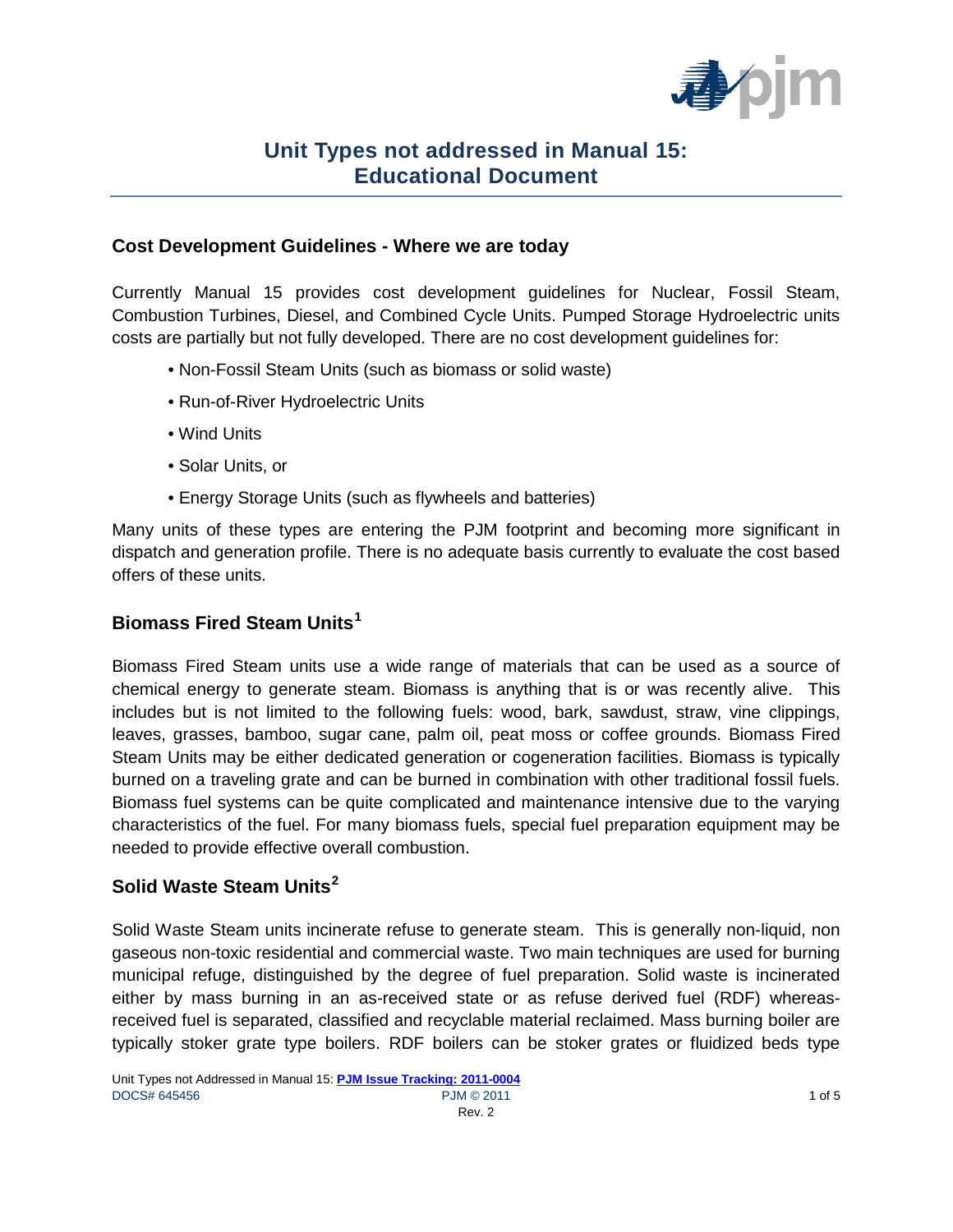

boilers. Finely shredded RDF can be fired in suspension to supplement conventional fuels in large boilers.

### **Run of River Hydroelectric Units[3](#page-3-2)**

Run-of-the-river (ROR) hydroelectricity is a type of hydroelectric generation whereby a considerably smaller water storage called pondage or none is used to supply a power station. Run-of-the-river power plants are classified as with or without pondage. A plant without pondage has no storage and is therefore subjected to seasonal river flows and serves as a peaking power plant while a plant with pondage can regulate water flow and serve either as a peaking or base load power plant. Run-of-River power is considered an "unfirm" source of power. A run-ofthe-river project with little or no capacity for energy storage cannot co-ordinate the output of electricity generation to match consumer demand. It thus generates much more power during times when seasonal river flows are high and much less during drier summer months.

#### **Wind Units[4](#page-3-3)**

Wind Units convert the kinetic energy of the wind into electricity. Electricity generated from wind power can be highly variable at several different timescales: from hour to hour, daily, and seasonally. Annual variation also exists, but is not as significant. In a wind farm, individual turbines are interconnected with a medium voltage (often 34.5 kV), power collection system and communications network. At a substation, this medium-voltage electric current is increased in voltage for connection to the high voltage electric power transmission system. Wind turbines can rotate about either a horizontal or a vertical axis, the former being both older and more common. Horizontal-axis wind turbines (HAWT) have the main rotor shaft and electrical generator at the top of a tower, and must be pointed into the wind. Small turbines are pointed by a simple wind vane, while large turbines generally use a wind sensor coupled with a servo motor. Most have a gearbox, which turns the slow rotation of the blades into a quicker rotation that is more suitable to drive an electrical generator. Induction generators, often used for wind power, require reactive power for excitation so substations used in wind-power collection systems include substantial capacitor banks for power factor correction.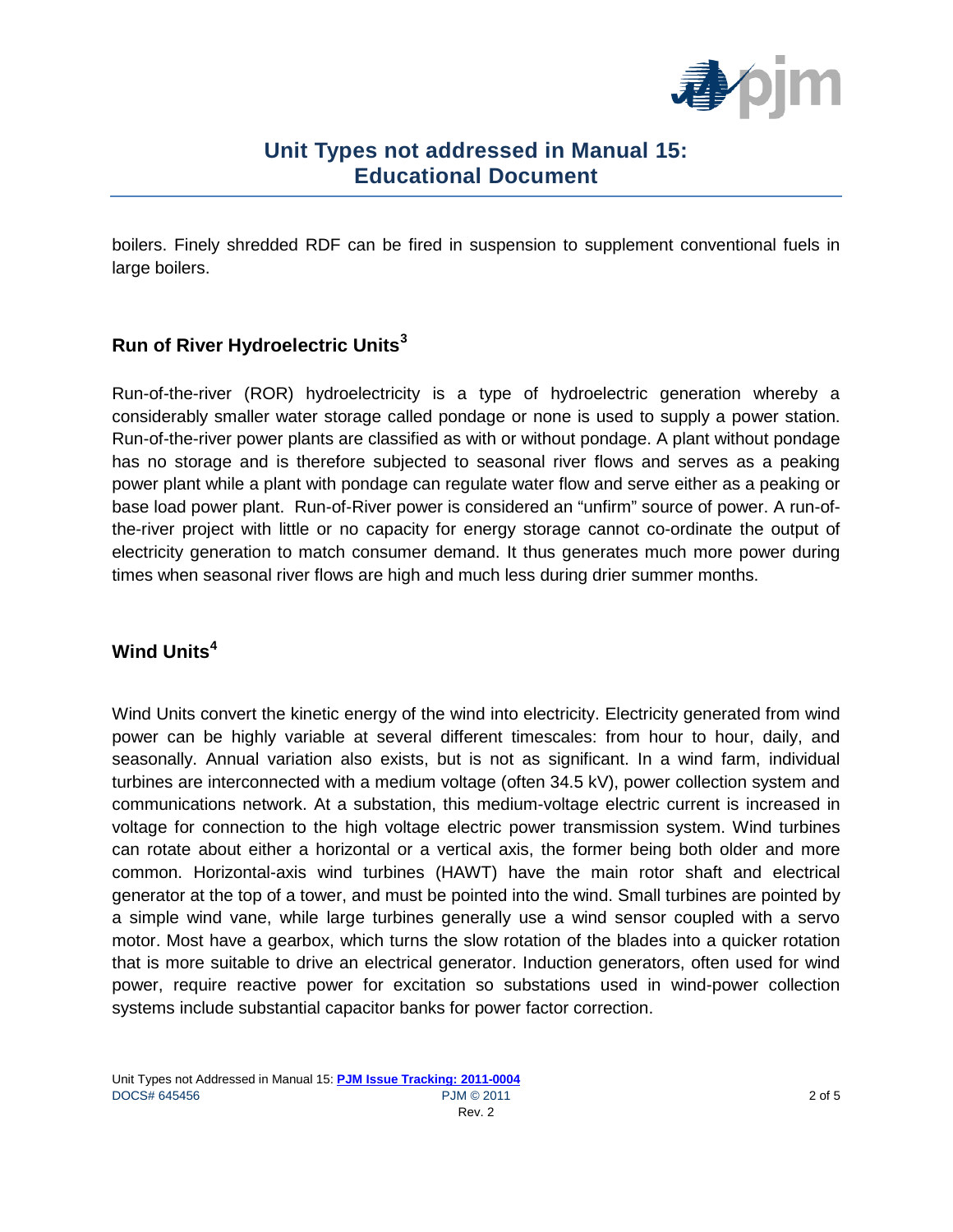

## **Solar Units[5](#page-3-4)**

Solar units are made up of photovoltaic cells collectors made from semiconductors which convert solar radiation directly to electricity. Generation of power from solar radiation encounters the inherent problems of intermittent availability and relatively low intensity. Very large collection areas are essential for meaningful electrical outputs (100 ft<sup>2</sup> for 1 kW at 10% conversion). Additionally, inverters are required to convert the DC output of the solar cells to useable AC power.

#### **Energy Storage Units**

Energy storage units can be battery arrays, including plug-in hybrid electric vehicles (PHEVs), flywheels, and compressed air energy storage $^6$  $^6$ 

Battery energy storage Battery systems connected to large solid-state converters have been used to stabilize power distribution networks. Batteries are generally expensive, have high maintenance, and have limited lifespans, mainly due to pure chemical crystals that form inside the cells during the charge and discharge cycles. These crystals usually cannot be re-dissolved back into the electrolyte. They can grow large enough to apply significant mechanical pressure to interior structures inside the battery to bend plates, bulge battery casings, and short out individual cells.<sup>[7](#page-3-6)</sup>

Flywheel energy storage (FES) works by accelerating a rotor (flywheel) to a very high speed and maintaining the energy in the system as rotational energy. When energy is extracted from the system, the flywheel's rotational speed is reduced as a consequence of the principle of conservation of energy; adding energy to the system correspondingly results in an increase in the speed of the flywheel. A typical system consists of a rotor suspended by bearings inside a vacuum chamber to reduce friction, connected to a combination electric motor/electric generator. An additional limitation for some flywheel types is energy storage time. Flywheel energy storage systems using mechanical bearings can lose 20% to 50% of their energy in 2 hours. Conversely, flywheels with magnetic bearings and high vacuum can maintain 97% mechanical efficiency.<sup>[8](#page-3-7)</sup>

Pumped Air Storage or "Compressed Air Energy Storage (CAES) is the term given to the technique of storing energy as the potential energy of a compressed gas. Usually it refers to air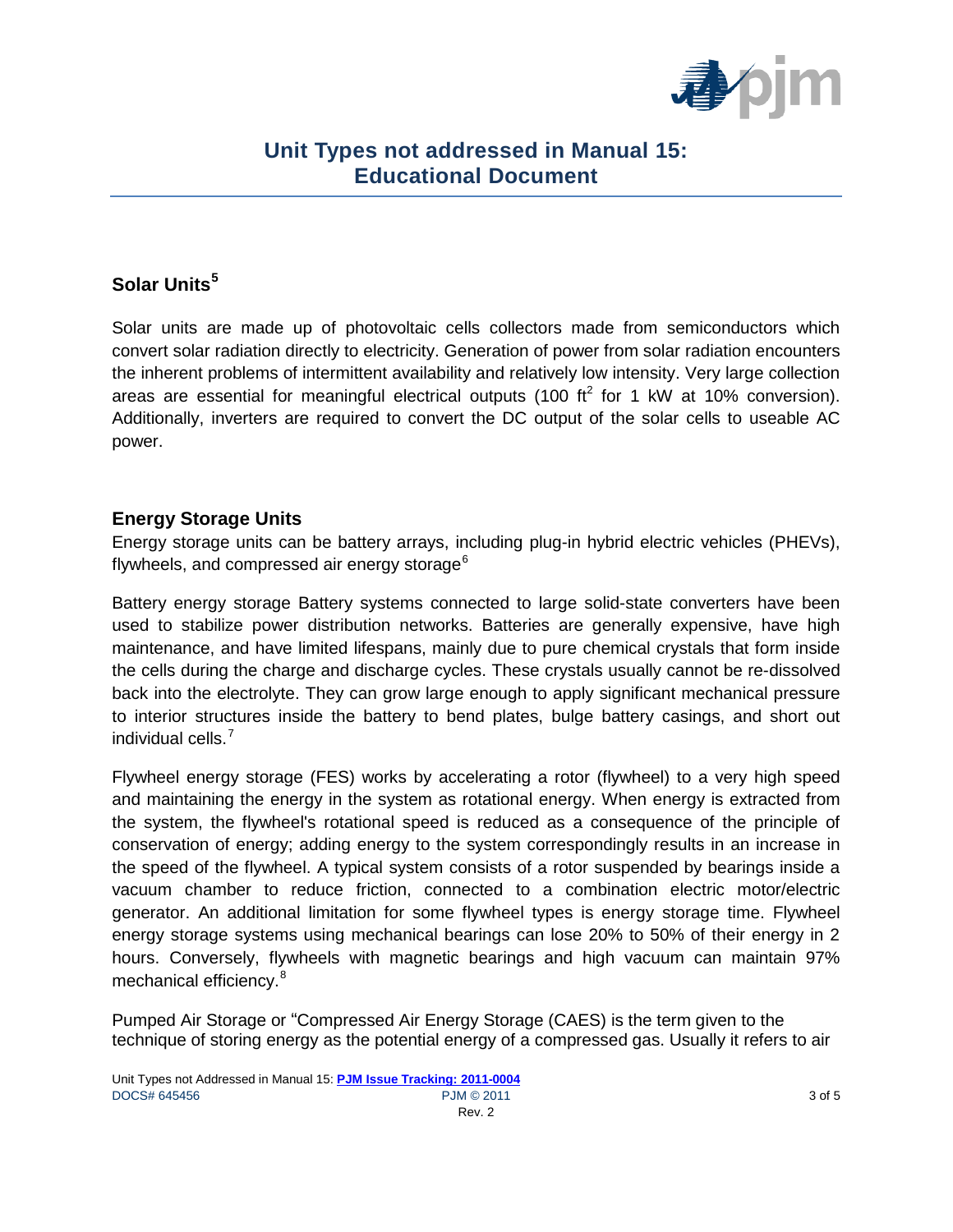

pumped into large storage tanks or naturally occurring underground formations… When energy is available, it is used to run air compressors which pump air into the storage cavern. When electricity is needed, it is expanded through conventional gas turbine expanders. Note that some additional energy (typically natural gas) is used during the expansion process to ensure that maximum energy is obtained from the compressed gas."<sup>[9](#page-3-8)</sup>

#### **References to PJM Documents**

<span id="page-3-1"></span><span id="page-3-0"></span>[Manual 15: Cost Development Guidelines](http://pjm.com/~/media/committees-groups/committees/mrc/20101117/20101117-item-09b-draft-manual-15.ashx) details the standards for determining cost components for markets where products or services are provided to PJM at cost-based rates, as referenced in Schedule 1, Section 6 of the PJM Operating Agreement. Generation Owners use Manual 15 to develop their cost based offers. Manual 15 Section 7 provides information for the development of Hydro or Hydro Pumped Storage cost offers.<sup>10</sup>

<span id="page-3-5"></span><span id="page-3-4"></span><span id="page-3-3"></span><span id="page-3-2"></span>[Operating Agreement of PJM Interconnection \(OA\)](http://www.pjm.com/documents/~/media/documents/agreements/oa-614.ashx) mentions "Unit Types not addressed in Manual 15 in the following ways:

- 1. "Energy Storage Resource" shall mean flywheel or battery storage facility solely used for short term storage and injection of energy at a later time to participate in the PJM energy and/or Ancillary Services markets as a Market Seller.<sup>[11](#page-3-10)</sup>
- 2. Station Power does not include any energy …. (ii) used for pumping at a pumped storage facility; (iii) used for charging an Energy Storage Resource:  $...$ <sup>[12](#page-3-11)</sup>

<span id="page-3-13"></span><span id="page-3-12"></span><span id="page-3-11"></span><span id="page-3-10"></span><span id="page-3-9"></span><span id="page-3-8"></span><span id="page-3-7"></span><span id="page-3-6"></span>The [Open Access Transmission Tariff \(OATT\)](http://pjm.com/documents/~/media/documents/agreements/tariff-614.ashx) mentions "Unit Types not Addressed in Manual 15" in the following ways:

- 1. "Energy Storage Resource" shall mean flywheel or battery storage facility solely used for short term storage and injection of energy at a later time to participate in the PJM energy and/or Ancillary Services markets as a Market Seller.<sup>[13](#page-3-12)</sup>
- <span id="page-3-14"></span>2. Station Power does not include any energy …. (ii) used for pumping at a pumped storage facility; (iii) used for charging an Energy Storage Resource: ....<sup>[14](#page-3-13)</sup>
- <span id="page-3-16"></span><span id="page-3-15"></span>3. Reactive power requirements for wind powered and other non-synchronous generating facilities are specified in Section 4.7.<sup>[15](#page-3-14)</sup>
- 4. Schedule H provides the interconnection requirements for a wind generation facility.<sup>16</sup>